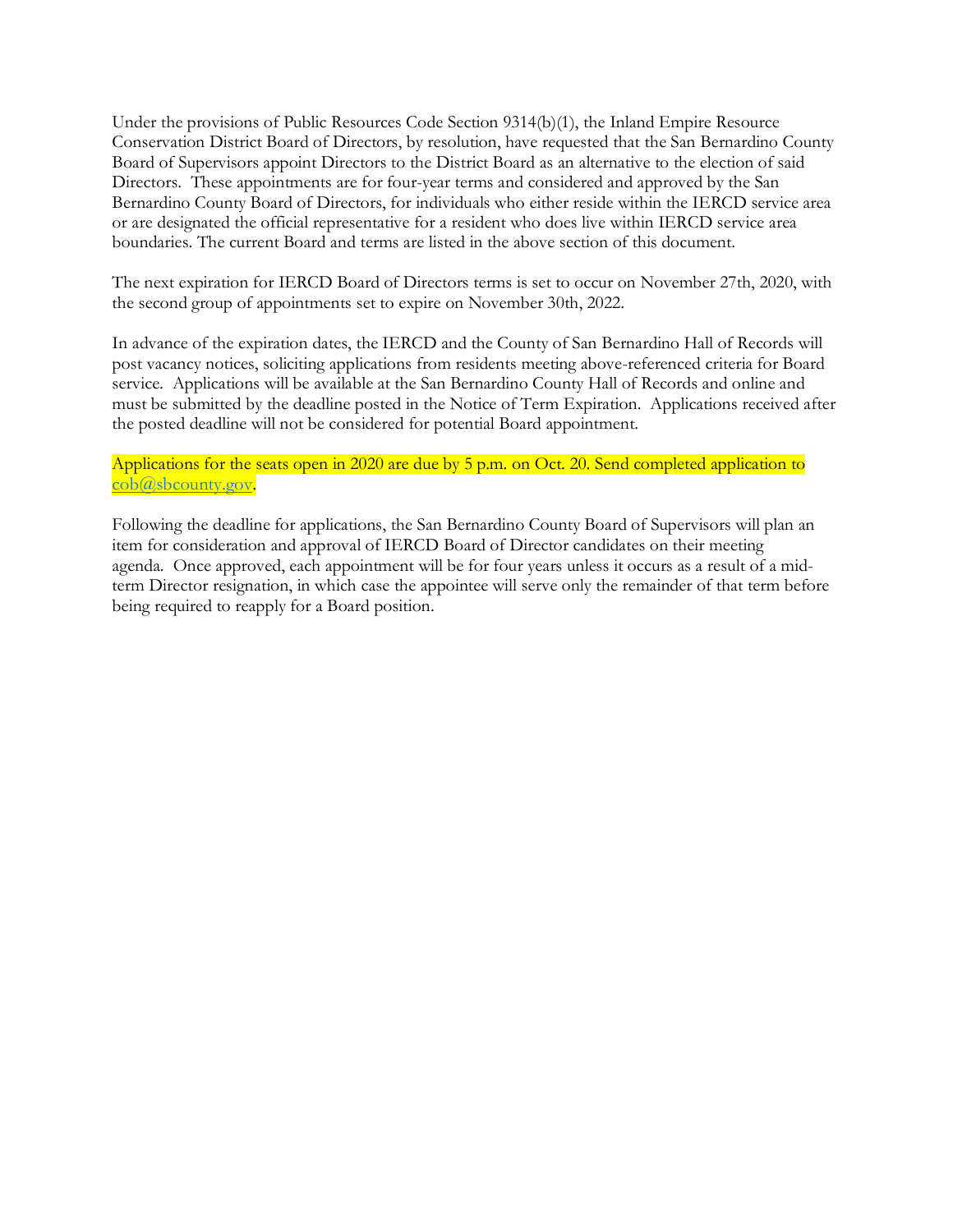**County of San Bernardino Clerk of the Board of Supervisors**

385 N. Arrowhead Avenue, 2nd Floor, San Bernardino, CA 92415-0130 (909) 387-3841 Fax (909) 387-4554 Internet: www.sbcounty.gov/cob/



## **RESOURCE CONSERVATION DISTRICT DIRECTOR APPLICATION**

(Public Resources Code 9300 et.seq)

|                                                                            | <b>RESOURCE CONSERVATION DISTRICT NAME:</b> |                                                      |  |  |  |
|----------------------------------------------------------------------------|---------------------------------------------|------------------------------------------------------|--|--|--|
| <b>APPLICANT INFORMATION</b>                                               |                                             |                                                      |  |  |  |
| Name:<br>First:<br>Last:<br>Address:                                       |                                             | Date of Birth:                                       |  |  |  |
| City:                                                                      | State:                                      | $\overline{Z}$ ip:                                   |  |  |  |
| Assessor Parcel Number (APN):                                              |                                             |                                                      |  |  |  |
| <b>Mailing Address:</b>                                                    |                                             |                                                      |  |  |  |
| City:                                                                      | State:<br>Cell Phone #:                     | Zip:                                                 |  |  |  |
| Telephone Number:<br>$\blacksquare$                                        |                                             |                                                      |  |  |  |
| <b>STATEMENT OF QUALIFICATIONS</b>                                         |                                             |                                                      |  |  |  |
| Occupation:                                                                |                                             |                                                      |  |  |  |
| School Name/Location:<br>Education:                                        |                                             | Date(s) Attended:                                    |  |  |  |
| School Name/Location:                                                      |                                             | Date(s) Attended:                                    |  |  |  |
| <b>ADDITIONAL INFORMATION</b>                                              |                                             |                                                      |  |  |  |
|                                                                            |                                             |                                                      |  |  |  |
|                                                                            |                                             |                                                      |  |  |  |
| <b>QUALIFYING INFORMATION</b>                                              |                                             |                                                      |  |  |  |
| Registered Voter:<br>Yes<br>If yes, name of County:<br>No                  |                                             |                                                      |  |  |  |
| <b>MUST FILL OUT SECTION 1, 2 OR SECTION 3 BELOW</b>                       |                                             |                                                      |  |  |  |
| 1. Residential Landowner within the Resource Conservation District:        | Yes                                         | <b>No</b>                                            |  |  |  |
| 2. Designated Agent of Resident Landowner:<br>Yes<br>a. Name of Landowner: | No                                          | (If yes, fill out information below & attach letter) |  |  |  |
| b. Landowner's Assessor Parcel Number (APN) and Qualifying Address:        |                                             | APN (13 digits):                                     |  |  |  |
| Address:                                                                   | City:                                       |                                                      |  |  |  |

Pursuant to Section 9314 of the California Public Resources Code, no election will be held for the purpose of electing Directors to positions on the Board of Directors for the Resource Conservation District. In lieu of election, the governing board has requested that the County Board of Supervisors appoint a qualified candidate from the list of persons who have filed an application.

I hereby declare that I am a qualified applicant for the office of Director and that I meet the qualifications as noted above. I declare under penalty of perjury under the laws of the State of California that the foregoing is true and correct.

Signature of Applicant: **Date Signed:** Date Signed: